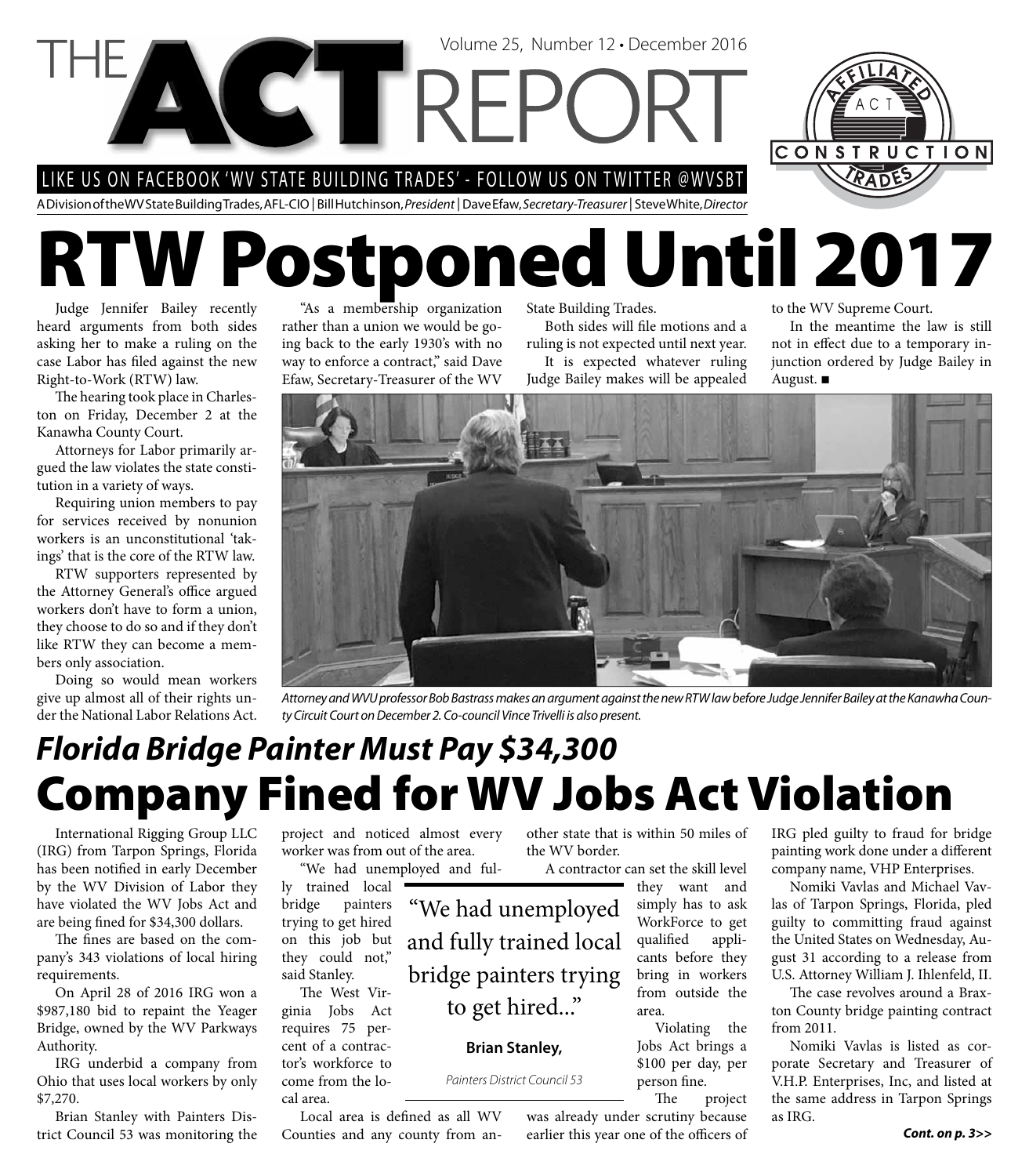### **\$41 Million Wood County School Projects Responsible Bidder Definition Adopted**

Voters in Wood County approved a \$41 million school bond on the ballot in November.

The funds, approved by 59 percent of the voters, will be used for new facilities construction, renovations and improvements over the next three years.

Projects include a new Williamstown-area elementary school, expansion of Williamstown High School to include sixth-grade students, and roof replacements for nearly two dozen facilities throughout the county.

Not only will the projects create quality learning space for many students, there will be much needed construction job opportunities for local workers and contractors.

To ensure the projects are built

with the quality taxpayers deserve the Wood County Board of Education approved updates to rules governing contract bids to help define the term responsible contractor.

According to news reports the changes were prompted by some recent school building contracts where contractors were found to have brought in out-of-state and out-ofcountry workers.

The new guidelines require potential contractors to document a successful track record including:

- Show three public projects they completed within the past five years and which were finished within 75 percent of the original bid estimate.
- Certify its safety record and

### **Tri-State Holds Annual Customer Appreciation**



Brad Levi, General Manager of Marathon's Catlettsburg Refinery, speaks at the annual customer appreciation Christmas Breakfast sponsored by the Tri-State Building and Construction Trades Council.

Craft representatives, contractors and major users of construction services were in attendance at the Ashland, KY event held on Friday, December 9.

"We simply wanted to recognize and thank the owners and contractors that put our people to work," said Mark Johnson, Business Manager.

Other speakers included Huntington Mayor Steve Williams, Tom Householder from AEP, a representative from Congressman Bill Johnson (R-OH) and a representative from Cabell Huntington Hospital.

maintain a substance abuse policy.

- Certify that 75 percent of construction workers hired reside within a county located within 50 miles of Wood County.
- Certify the contractor has not been penalized or debarred within the last five years for any payroll or labor violations, and that no license has been revoked nor any final judgments made against the contractor.

If any of the information provided is shown to be false, the contractor

would be barred from bidding on public projects for a minimum of five years.

"We applaud the Wood County School Board members for putting these common place definitions in place before these projects go out for bid," said Bill Hutchinson, Business Manager of the Parkersburg-Marietta Building Trades Council.

"We all know what low bid means but the law requires the lowest 'responsible' bid and without a definition of 'responsible' our taxpayers could be forced to award contracts to poor performers costing more money in the long run." $\blacksquare$ 

### **Iron Workers 301 to Take Apprentices**

The Iron Workers Apprenticeship Training Program is accepting applications starting Monday, December 12.

To apply go to any WorkForce WV office or to their web site www. workforcewv.org and fill out the application.

Copies of certain documents are required including a birth certificate, social security card, valid driver's license and a high school diploma or equivalent.

You must also supply proof you have transportation and have lived in the area of Local 301 for at least the last year which includes the WV Counties of Boone, Braxton, Clay, Fayette, Kanawha, Lincoln, Logan, McDowell, Mingo, Nicholas, Putnam, Raleigh, Webster, Wyoming and the southern half of Randolph.

Also included are the Virginia Counties of Buchanan, Dickerson, Russell, Tazewell, Wise and Washington; and Pike County Kentucky.

To be considered in the upcoming class you must submit your application no later than 4:00pm on Friday, January 20, 2017.

An agility assessment, drug screening and interview will be required of those who successfully complete the application.

Applicants must contact Work-Force to schedule testing after the initial application is complete.

Apprenticeship is a proven training program that includes paid onthe-job learning.

The program teaches in the classroom two nights a week as well as during a variety of paid on-the-job experiences.

The goal is to educate new workers how to safely, efficiently, and effectively perform all aspects of the Iron Worker trade.

Classes consist of a variety of applications including structural steel, ornamental, and reinforcing, as well as mathematics, welding and rigging.

The Apprenticeship is a three year program starting out at 60% of Journeyman wage scale with full benefits. Increases are given every six months until training is complete.

All applications will be received without regard to race, color, religion, national origin, or sex and will conform to ADA regulations.

For more information call 304- 342-5343 or visit their web site at ironworkers301.com.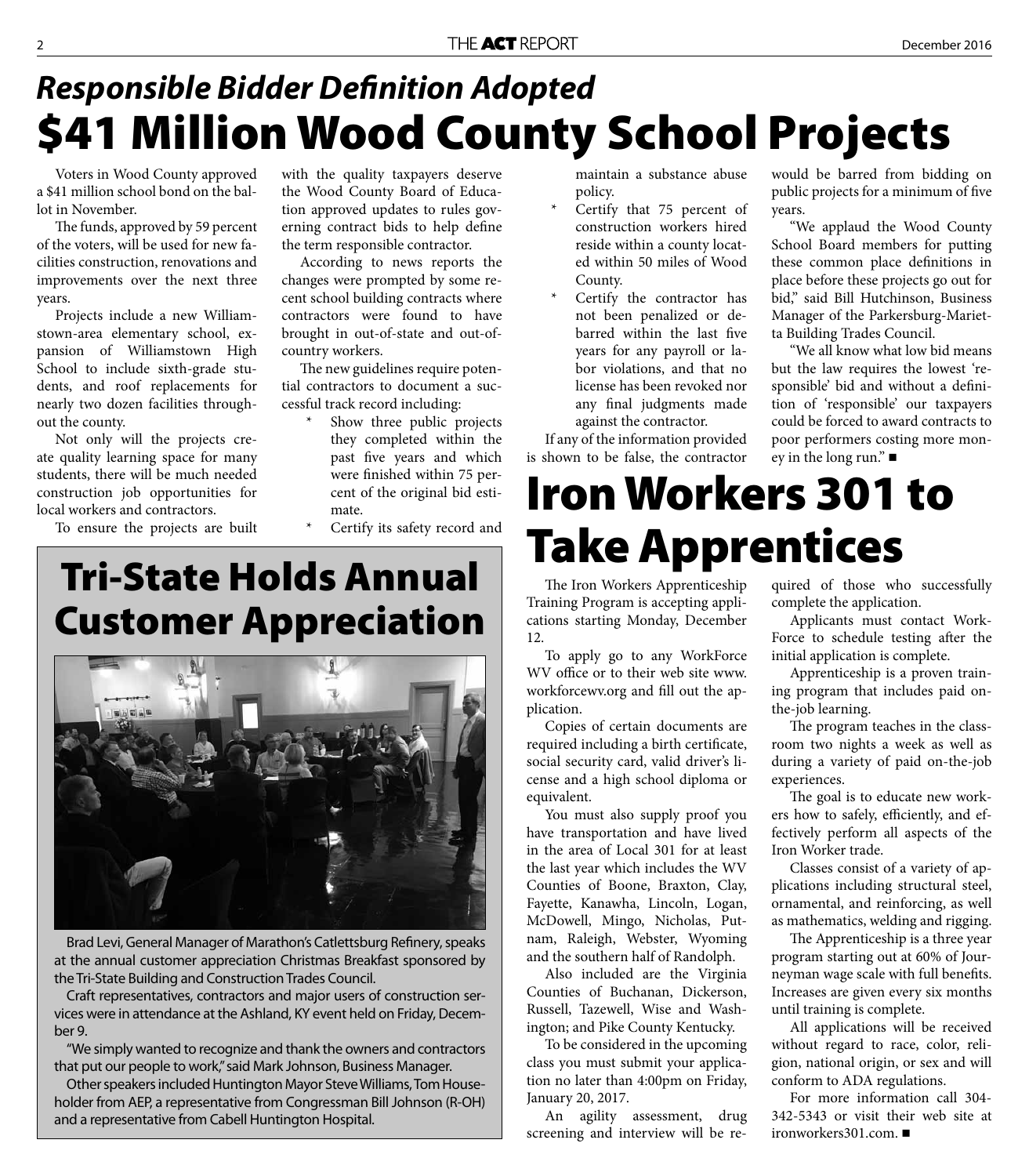### **\$9,300 Paid Out For Unfair Labor Practice** *Company Refused IBEW 246 Members*

Eight members of IBEW Local 246 Steubenville received more than \$9,300 in back pay after being discriminated against because of their union membership.

In July a company called Aerotek Inc., a staffing agency, posted online

"We are happy our

members got a settle-

ment but more im-

portant we are proud

they stood up for their

right to be union"

**Eric Nutter, Organizer**

*IBEW Local 246*

job openings on Craigslist and Indeed.

They wanted to hire electricians starting immediately for a 6 week job in Cadiz, Ohio.

N o n u n i o n Vaughn Industries LLC wanted the electricians for a gas pipeline job.

A member of IBEW 246 called the company and

was told by a recruiter he sounded like a good fit.

The member was asked to send a resume, which he did and then followed up with a phone call.

On the second call he was told he

### *Jobs Act*

### *Continued from Page 1*

Vavlas is also one of two partners listed for IRG on the WV Secretary of State's corporation database.

ACT attorney Vince Trivelli has contacted the U.S. attorney's office asking they consider debarment as

Operating Engineers Local 132 wants qualified candidates for their heavy duty equipment operator apprenticeship program.

The three year program trains in all aspects of operating heavy equipment including bulldozers, backhoes, cranes and excavators.

"We want members to be well versed in all types of equipment," said Allen Nelson, Training Director. "We couldn't be hired because he was a union member.

In a July 22nd email an Aerotek employee wrote "The client we are working with is Marathon and the reason we are unable to use you for the role is Marathon is requiring non-union candi-

dates."

More members applied and were sent emails they could not be hired because of their union background.

In all, eight members applied and were rejected.

In early August Local 246 filed Unfair Labor Practice (ULP) charges with the National

Labor Relations Board (NLRB).

Discriminating against a worker because of their membership in a union is illegal under the National Labor Relations Act.

After an investigation by the NLRB

### part of the sentencing.

Debarment would prohibit companies controlled by Vavlas from bidding on any federal, state or county contracts.

### a settlement was quickly reached because of the detailed documentation of the clear violation of law.

Soon after a settlement agreement was reached with payments of \$450 to \$1625 per person, which totaled to the exact amount paid to other workers hired for the job.

Aerotek will also have to post notices explaining their hiring procedure and their pledge not to violate the law in all prominent places around their office and send notices by mail to everyone employed by Aerotek since July 1, 2016.

"We are happy our members got a settlement but more important we are proud they stood up for their right to be union," said 246 Organizer Eric Nutter.

### **Apprentices Pitch in to Help with Food Drive**



Apprentices from Plumbers & Pipefitters Local 625 Charleston display a pile of food collected to help veterans in a recent food drive.

The group was joined by apprentices from the Laborers District Council of WV to collect food and funds for the veterans food drive in November.

LU 625 got 3440 food items that was sent to 52 veteran families through VFW Post 4768. The Labors got 340 cans and \$500 which was donated to a VFW Post in Mineral Wells area.

"Our apprentices really pitched in and did an amazing job of helping out those in our community who are in need," said Brett Matthews, Local 625's Director of Training.

## **Operating Engineers #132 Apprenticeship**

focus on safety and productivity."

Each year an apprentice spends five weeks at the training center located south of Parkersburg.

Most of the training takes place during the Winter.

Apprentices must get at least 1,000 hours of paid on-the-job training to advance each year.

Applications will be accepted at any WorkForce West Virginia Center from January 9 through 20 between the hours of 9:00am and 3:00pm, Monday through Friday.

In order to qualify a person must be at least 18 years old, have a high school diploma or equivalent and have been a resident of West Virginia for at least one year.

An aptitude test will be given by the WorkForce Center.

A successful applicant will have a

valid WV driver's license, be physically able to perform the work of the trade and pass a drug test.

The recruitment, selection, employment and training of apprentices shall be without discrimination because of age, race, color, religion, national origin, or sex and will conform to ADA regulations.

For more information call (304) 273-4852.